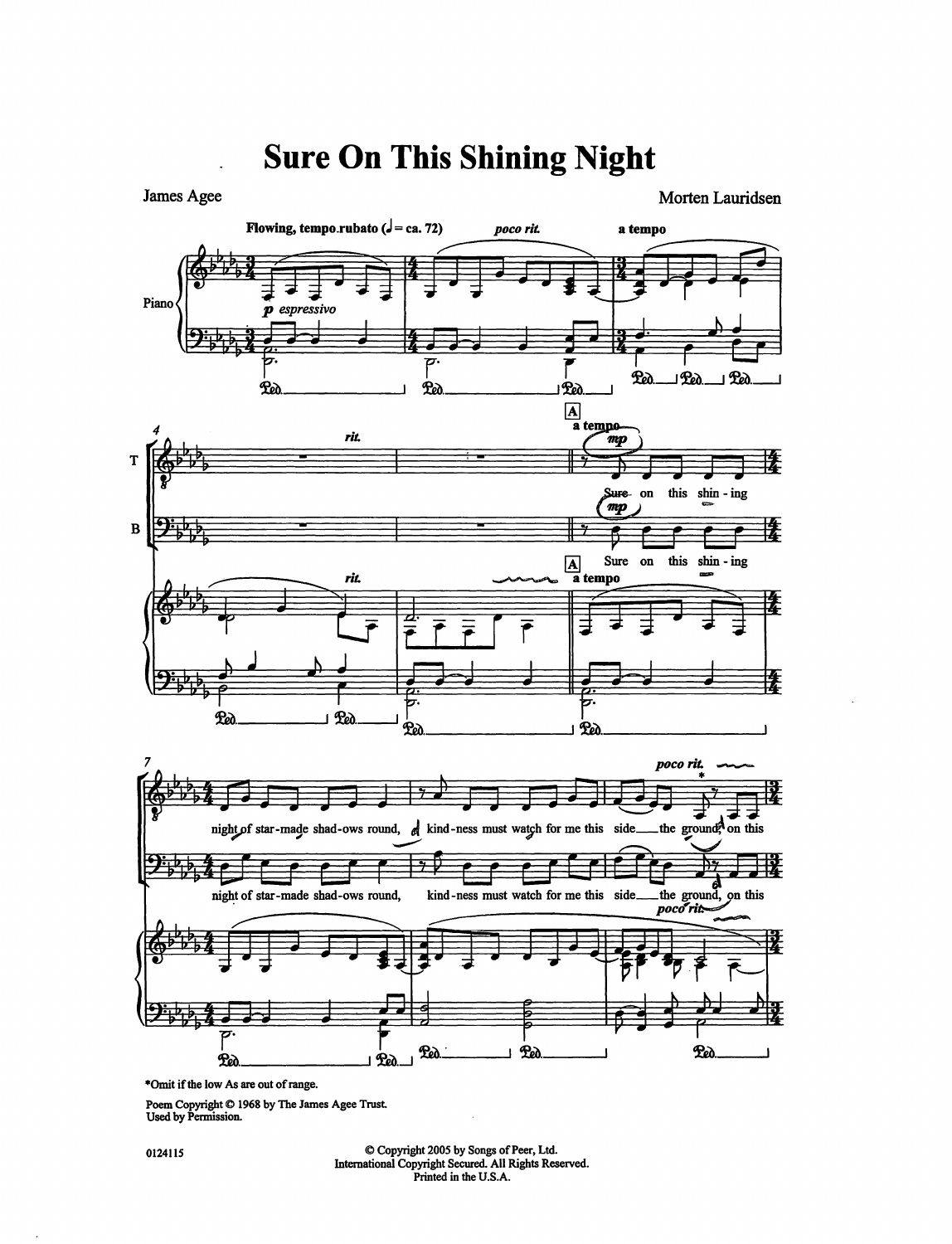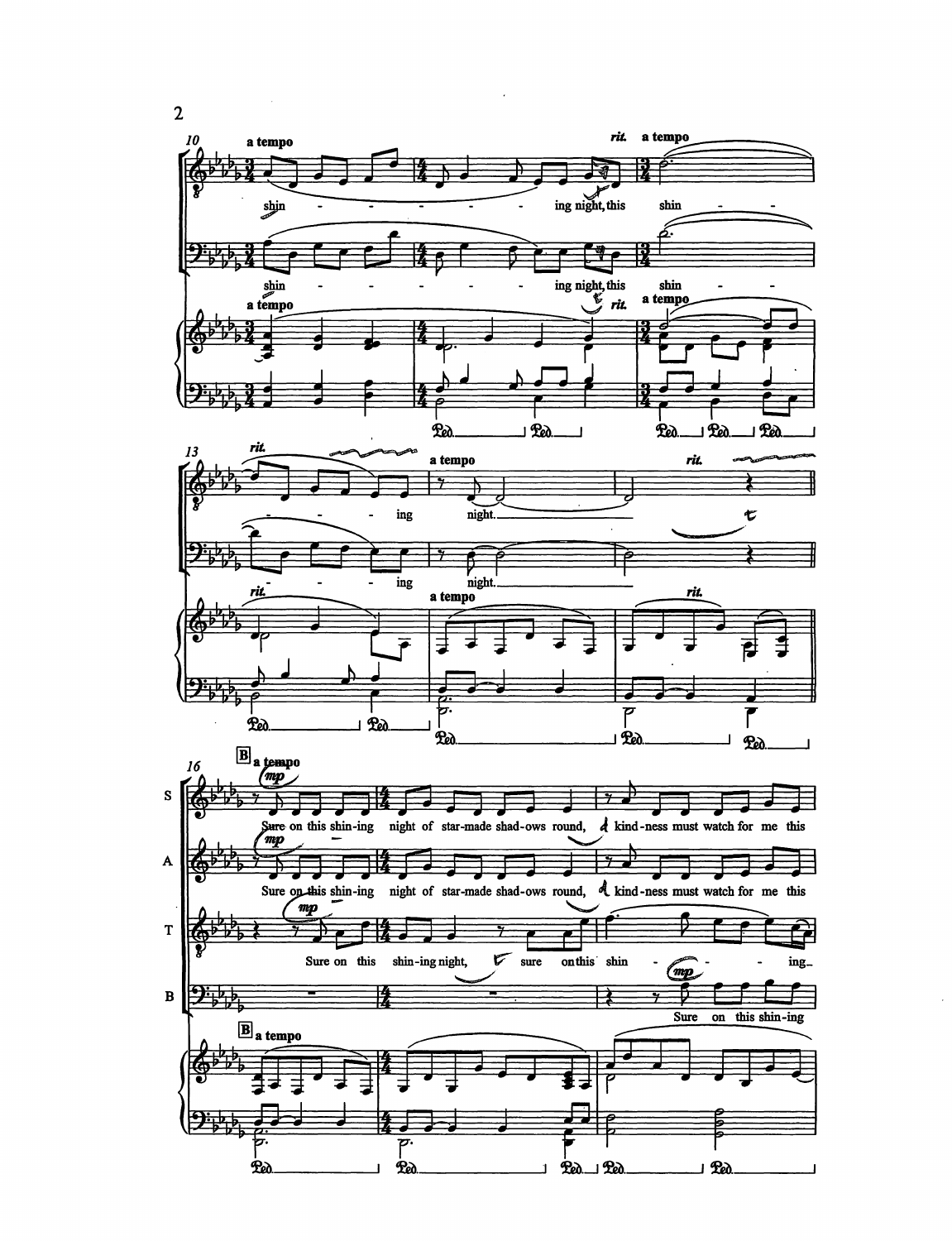



 $\overline{3}$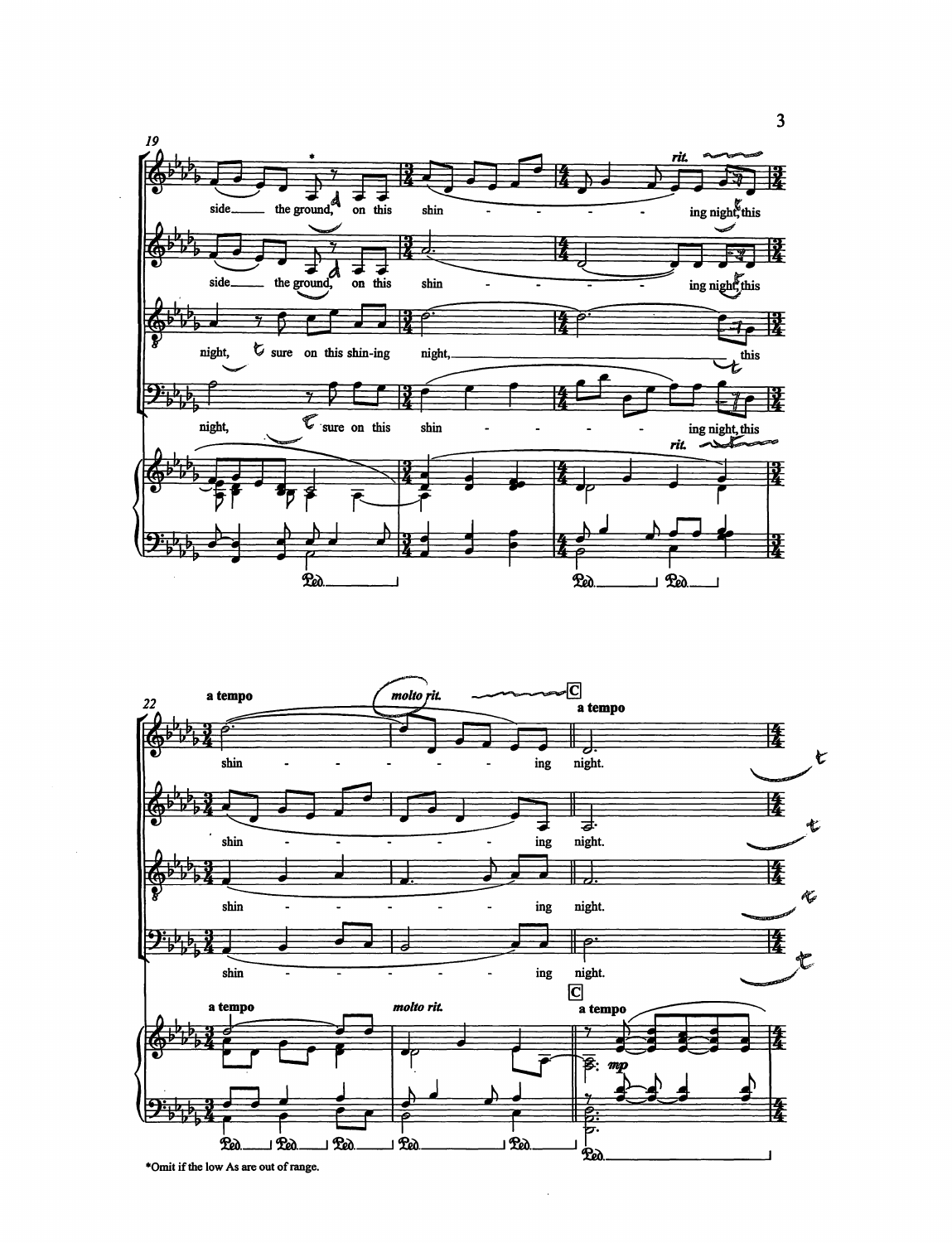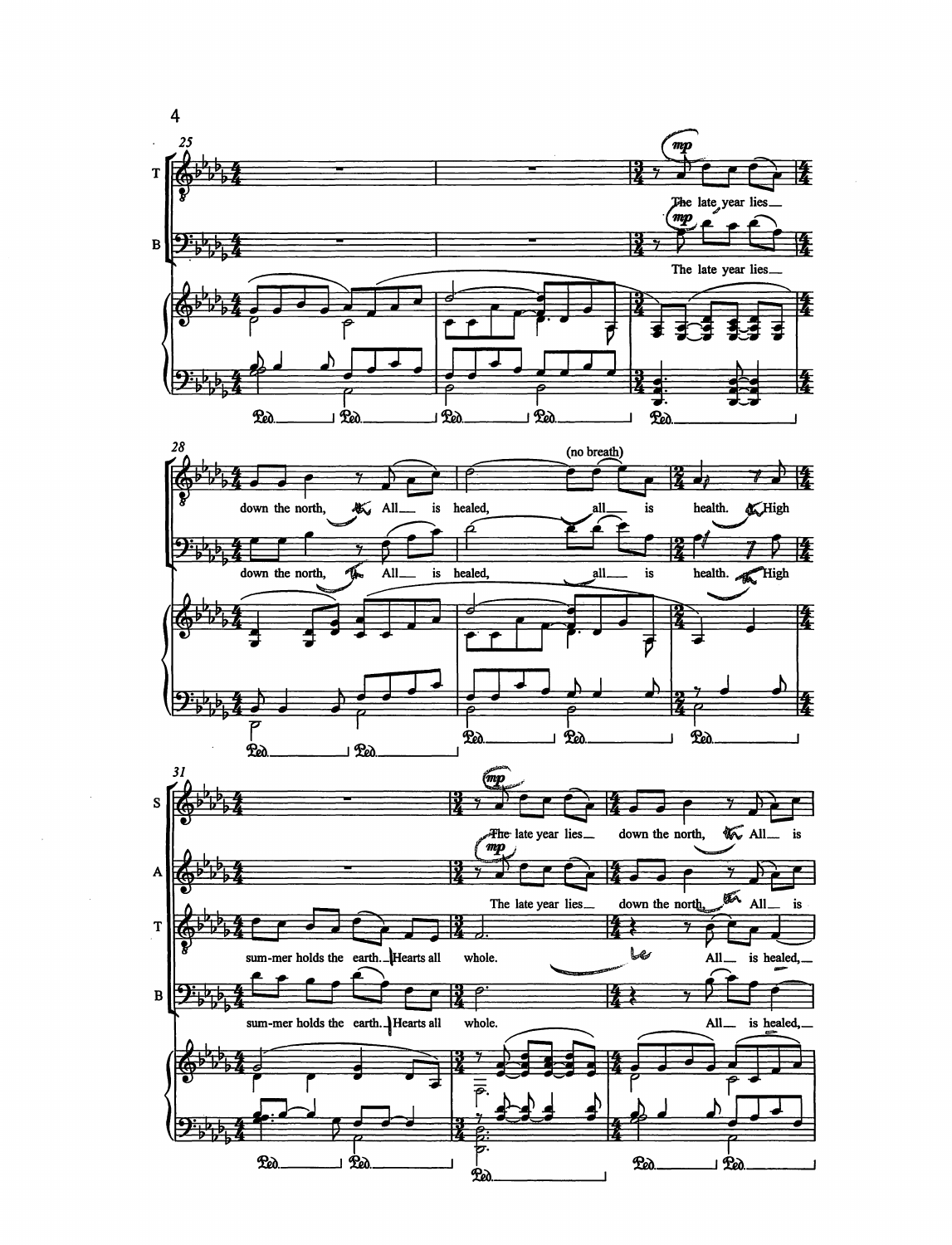

 $\overline{\mathbf{5}}$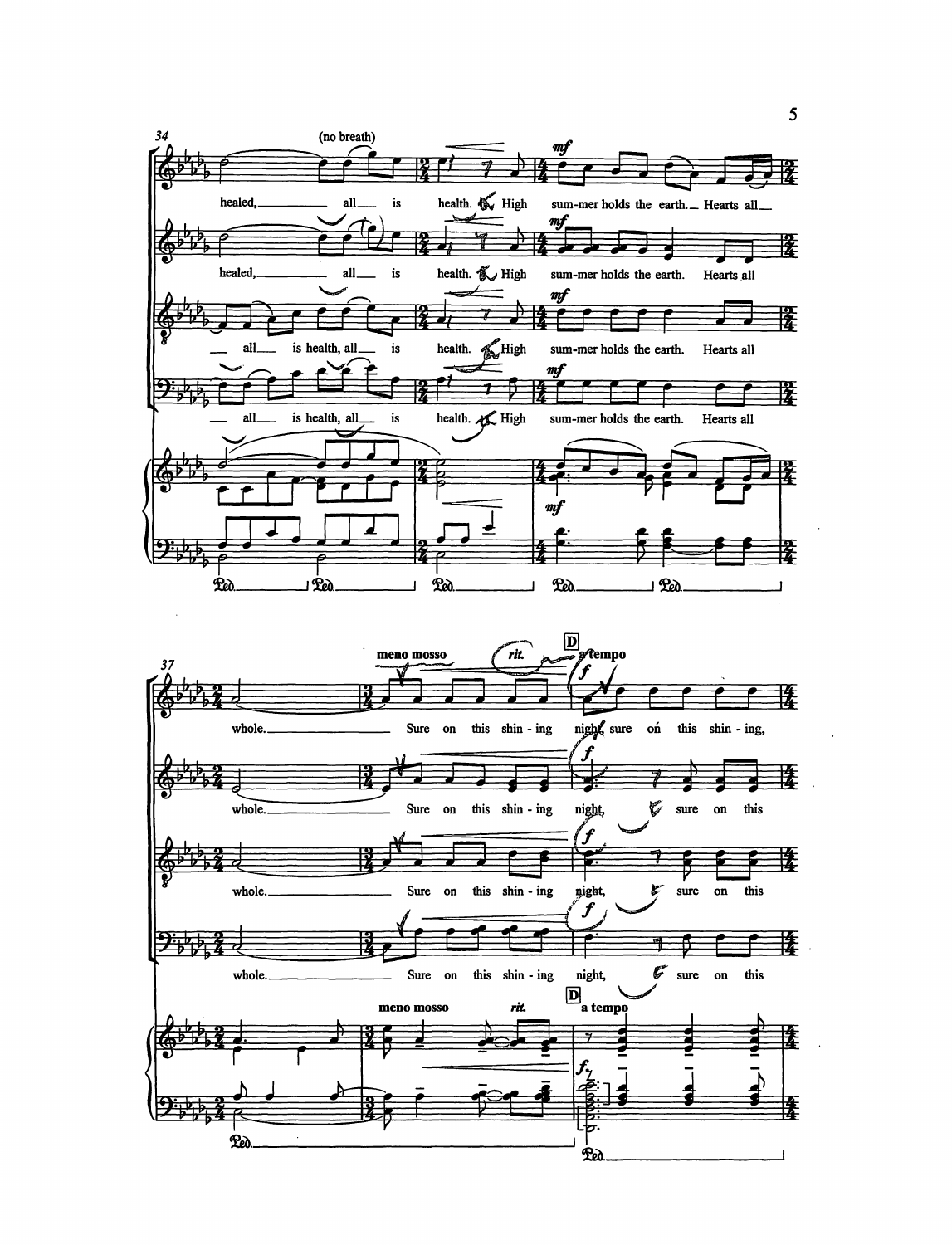



 $6\phantom{a}$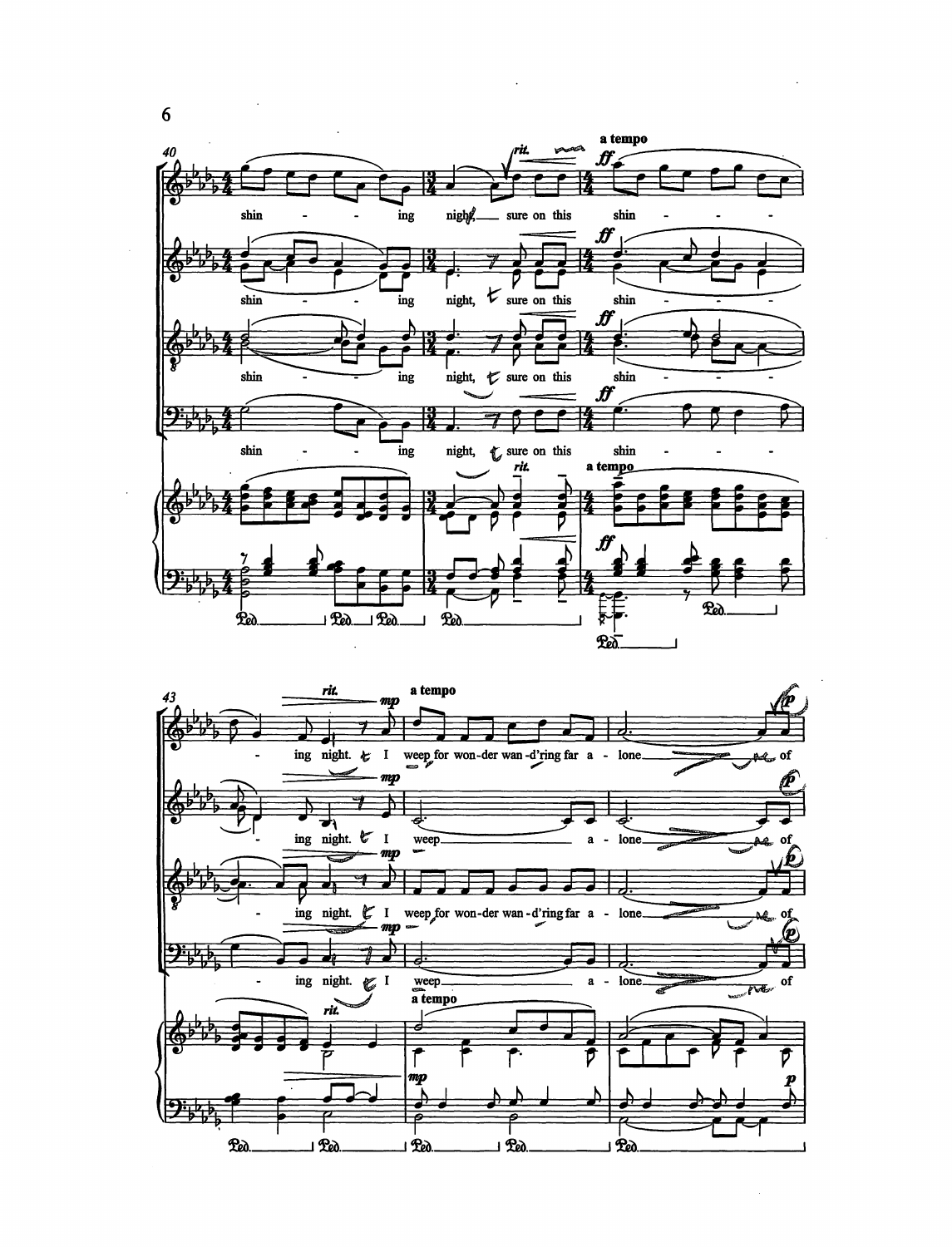

\*Omit if the low As are out of range.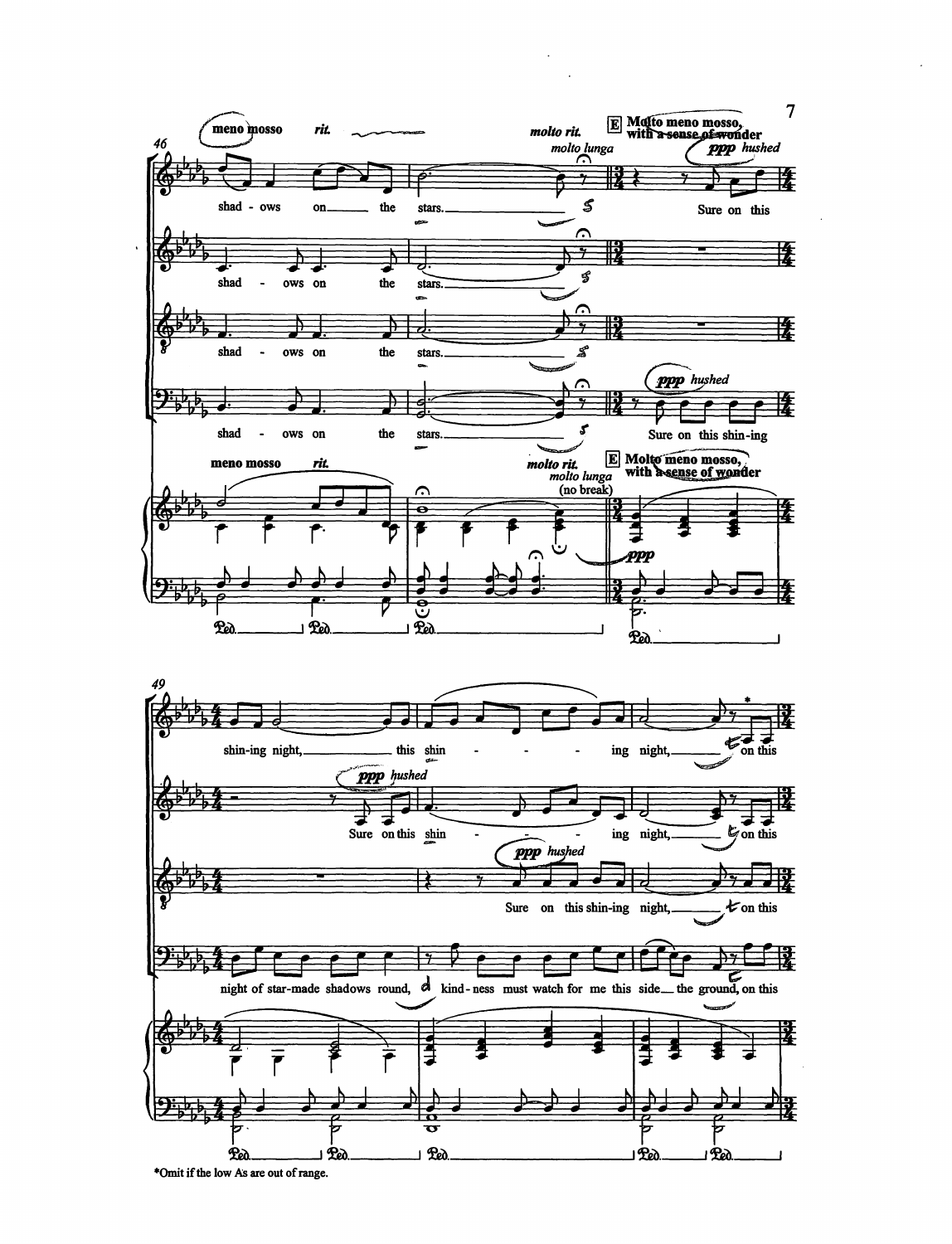



 $\bf 8$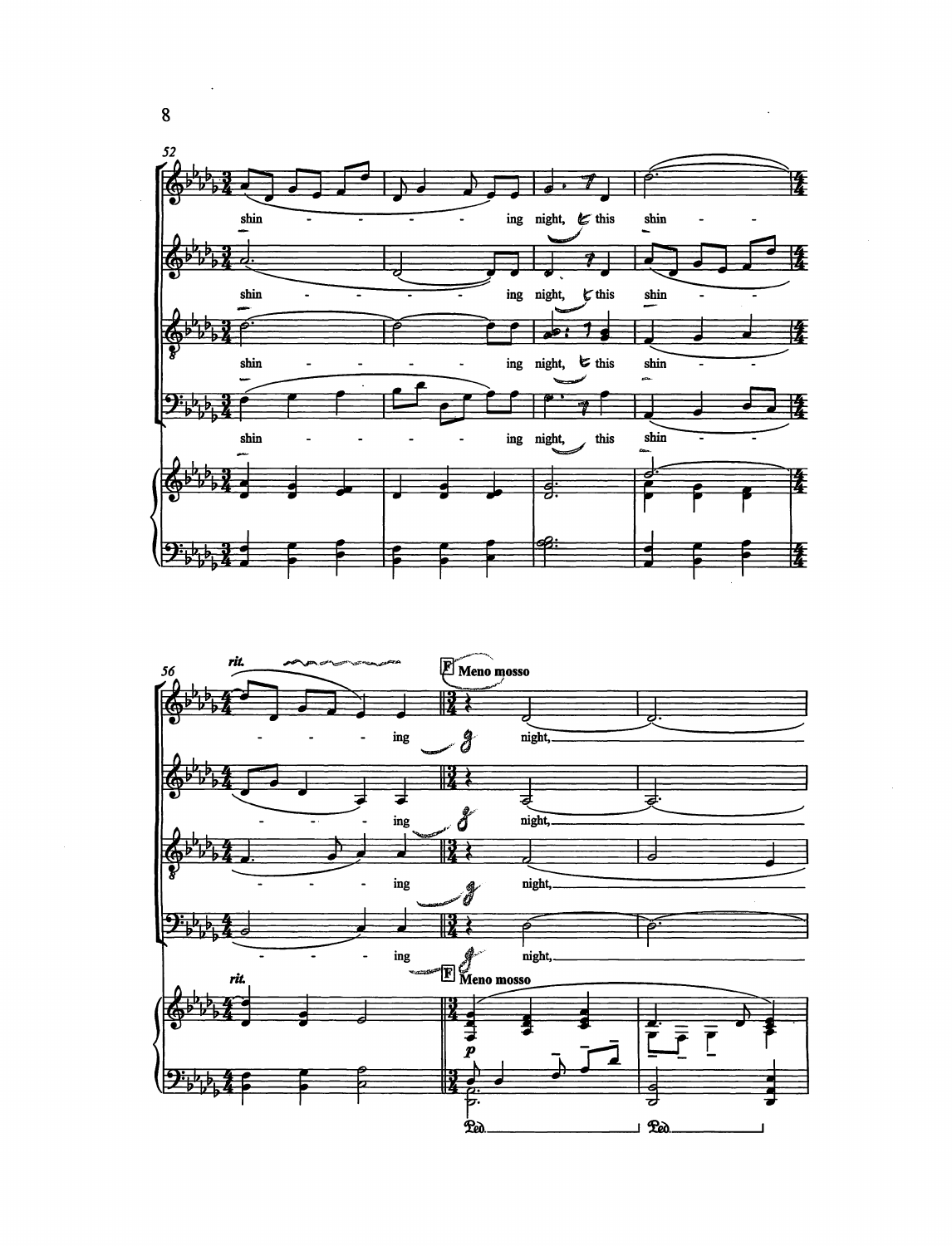



ô

9